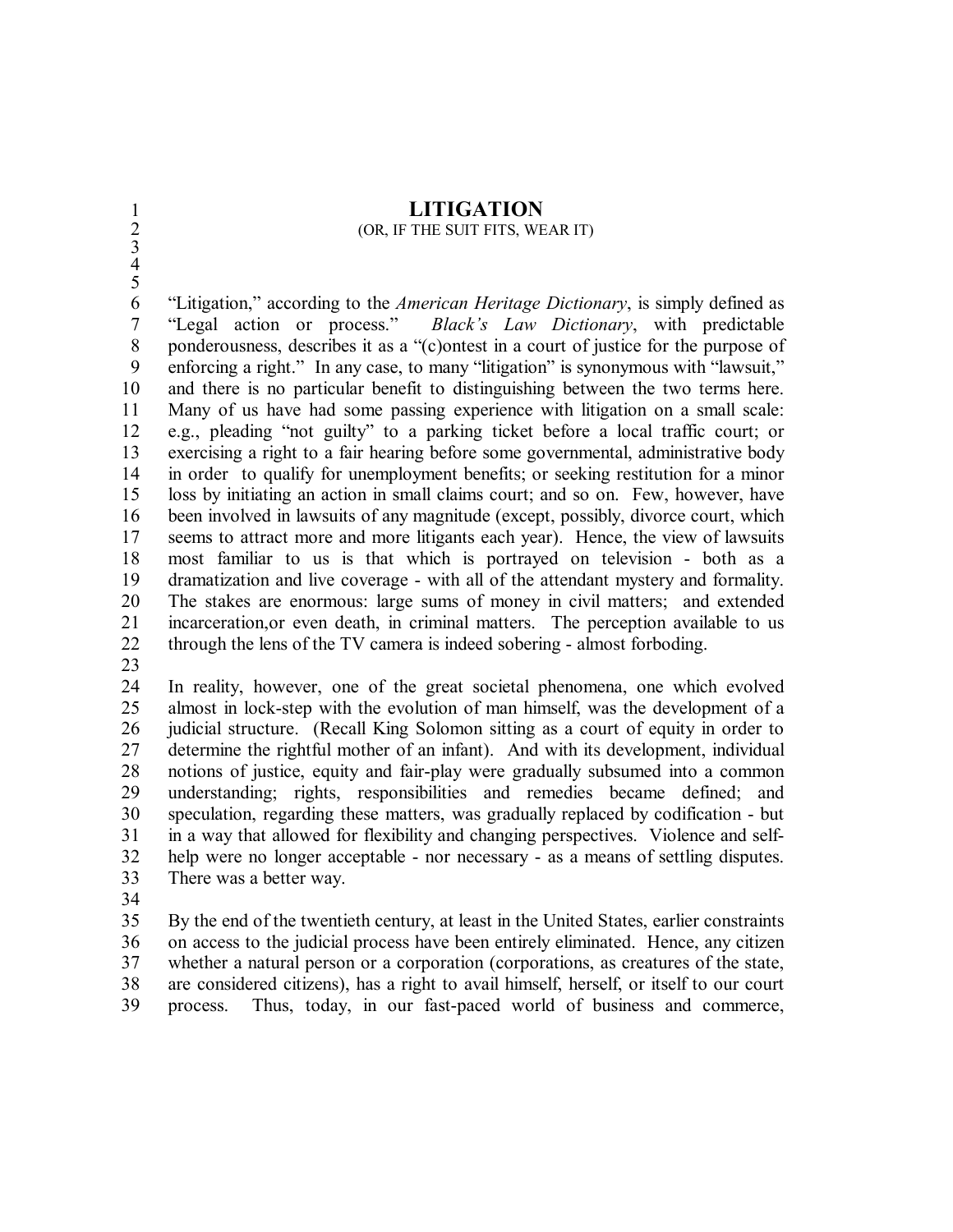thousands upon thousands of differences, which were not susceptible to nay other attempts at resolution, are reconciled, daily, under auspices of our court systems. Three considerations ensure that, in almost all cases, the judicial process is, in effect, a court of last resort: litigation is expensive, both in direct expense and in the soft costs attributable to the diversion of resources necessary to support 45 litigation; litigation is always a much more protracted process than out-of-court (without commencing litigation) solutions indeed, in some instances where the matter is tried, a resolution may not occur for several years; and, most civil procedures codes provide for penalties in cases of spurious lawsuits.

 Recently, respecting, A.A.'s involvement as a litigant, questions have ben raised as to its acceptability or even its permissibility under the Traditions and Concepts. One member, for example, felt that A.A. simply should not appear in court, under any circumstances. I then described a recent event to him: A.A. World Services, Inc. (A.A.W.S.) was named as one of the defendants in a personal injury case in Louisiana, where the plaintiff was suing for millions of dollars, because of serious 56 injuries he sustained at a local A.A. picnic: A.A.W.S. felt that it was improperly joined as a party defendant; A.A.W.S. then hired counsel, appeared in court, and joined as a party defendant; A.A.W.S. then hired counsel, appeared in court, and successfully raised its defenses; and, if they had not done so, the plaintiff would have been awarded a substantial default judgment against A.A.W.S. The member agreed that, upon reconsideration, it is proper to defend ourselves when sued.

 I then hypothesized the following 2 scenarios: A.A.W.S. purchases a \$1 million computer that proves to be defective and not repairable. The manufacturer, who has provided A.A.W.S. with a warranty, refuses to honor it. All attempts at negotiations meet with failure, and it is clear that the manufacturer will not relent. A.A.W.S.'s attorney advises them that they would most likely prevail if they sued on the warranty. Should A.A.W.S. commence an action against the manufacturer or "eat" the \$1 million (and, if \$1 million seems like a small enough amount to "eat," change the facts so that the hardware costs us \$2 million)?

 In scenario #2, the real estate market takes a dramatic upswing, and A.A.W.S. has 9 more years on a lease at a very favorable rental. The landlord attempts to buy out our lease, but, for what he is willing to offer, moving would be far too disruptive to the continuity of services that A.A.W.S. provides to the Fellowship. One day, based on an alleged breach of the lease (which is, in fact, untrue) the landlord locks A.A.W.S. out of its offices, and threatens to have all of its property removed in the street. Should A.A.W.S. ask its attorneys to both obtain a restraining order from court to prevent further harm by the landlord, and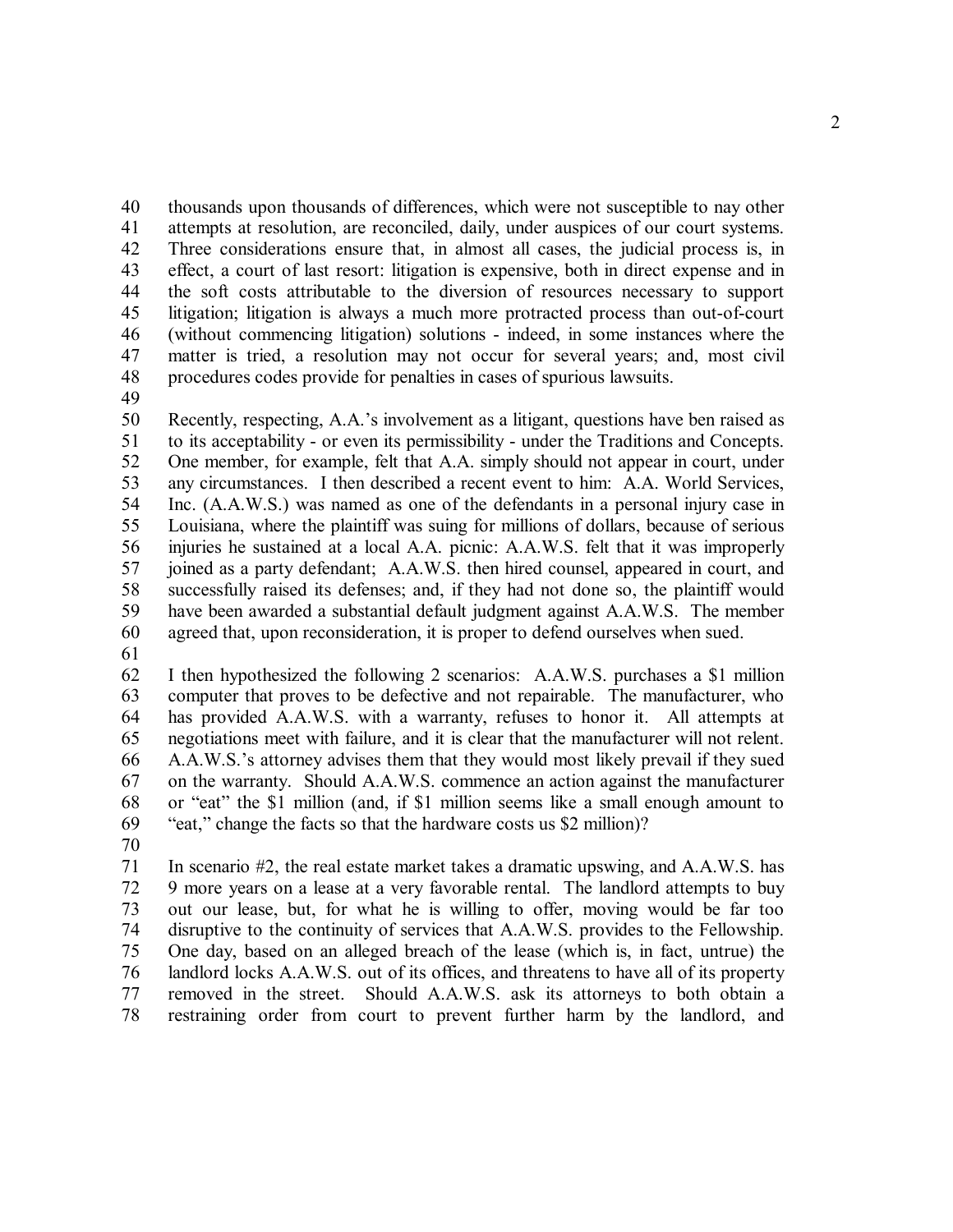79 commence legal action for re-entry into its premises? Here, too, the member conceded that, where A.A.W.S. was confronted with the loss of substantial sum of 81 money, or unlawful ejectment from its offices - either of which events would seriously impair A.A.W.S.'s ability to provide those services which help carry the 83 message - resort to the courts was appropriate.

 However, it may be argued that, if A.A.'s Traditions and/or Concepts proscribe involvement in litigation, even as a defendant, then any such appearance, for any purpose, would be inappropriate. By failing to appear when sued, A.A.W.S.'s only defense would be a reliance on Providence. It does not require a great deal of foresight to see that such an extreme policy would be ruinous: one lawsuit, even where the claim was completely without merit, might result in the loss of all of our assets; and, our ability to provide necessary services would cease. Bill comments on such a narrow focus in Concept IX: 93<br>93<br>95<br>95<br>97<br>98

- 
- 
- 

94 (W)e shall surely suffer if we cast the whole job of planning for<br>95 tomorrow onto a fatuous idea of Providence. God's real Providence<br>96 has endowed us human beings with a considerable capacity for<br>97 foresight, and He

The notion that A.A. ought to stand by, passively, while it is sued out of existence is, in my view, absolutely unsupportable. There remains however, the question of the appropriateness of A.A. initiating litigation.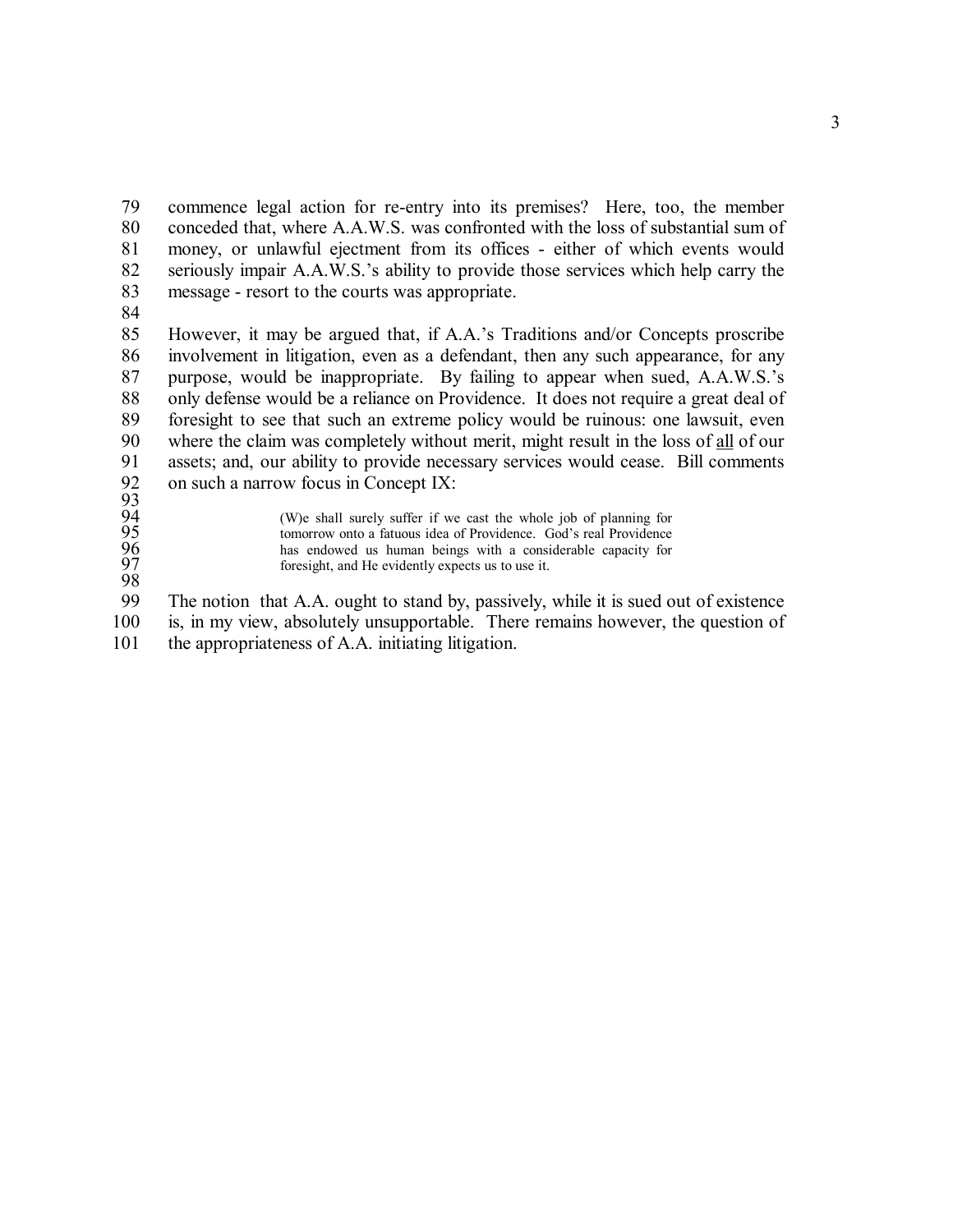102 According to the Conference Charter, the General Service Board (G.S.B.) ". . . is essentially custodial in its character." And, although it is entrusted with the 104 custody of A.A.'s property, it is not an operating corporation.<sup>1</sup> The relationship between G.S.B. and A.A.W.S. is frequently described as analogous to a parent 106 company (G.S.B.) and a wholly-owned subsidiary (A.A.W.S.), respectively, and 107 that description is certainly sufficient for these purposes. As a by-product of that relationship, title to the bulk of A.A.'s assets is held by A.A.W.S., and those assets are comprised mostly of personal property (which includes money) and intellectual property (copyrights, trademarks, and service marks A.A., at present, owns no real property). Additionally, the Grapevine has title to some of A.A.'s property). Thus A.A.W.S. is not only the fiscal agent for G.S.B., but, to the extent that it has title to A.A.'s property, it holds such title as an agent for G.S.B. In turn, the ultimate responsibility that G.S.B. has respecting such property interests, is to oversee the property for the benefit of the Fellowship as a whole. Under the law, 116 trustees are required to "... discharge (their) ... in good faith and with that degree of diligence, care and skill which ordinarily prudent men would exercise 118 under similar circumstances  $\ldots$  <sup>22</sup> In fact, the statute also provides that an action 119 may be brought against a trustee for "(t) he neglect of or failure to perform, or may be brought against a trustee for "(t)he neglect of, or failure to perform, or other violation of his duties in the management and disposition of corporate assets 121 committed to his charge."<sup>3</sup> Indeed, Concept IV recognizes that ". . . the conduct 122 of our world services is primarily a matter of policy and business." And, although 123 "... our objective is always a spiritual one (our)... service aim can only be  $\ldots$  our objective is always a spiritual one, (our) . . . service aim can only be achieved by means of an effective business operation. (The) trustees must function almost exactly like the directors of any large business corporation." Care must be taken, then, not to anticipate precisely the same action and perspective on the part of G.S.B., in the conduct of its business, as we would expect on the part of Conference participants, during the Conference. And there is no lesser a spiritual 129 aim in either pursuit - the former has to engage in arms-length business transactions on a regular basis, while the latter operates within the protective environment of a "within A.A." activity. The nature of negotiation and compromise are frequently quite different in a purely business arena as compared to what happens during a Conference debate and both are essential to our primary purpose. Competing interests, where both have positive attributes, are a fact of life in modern society: for example, does one's right to free speech permit the person to shout "fire" in a crowded theater, when there is no danger. The

 $\frac{1}{2}$  Concept VIII

New York State Not-For-Profit Law, Section 717.

 Id., Section 720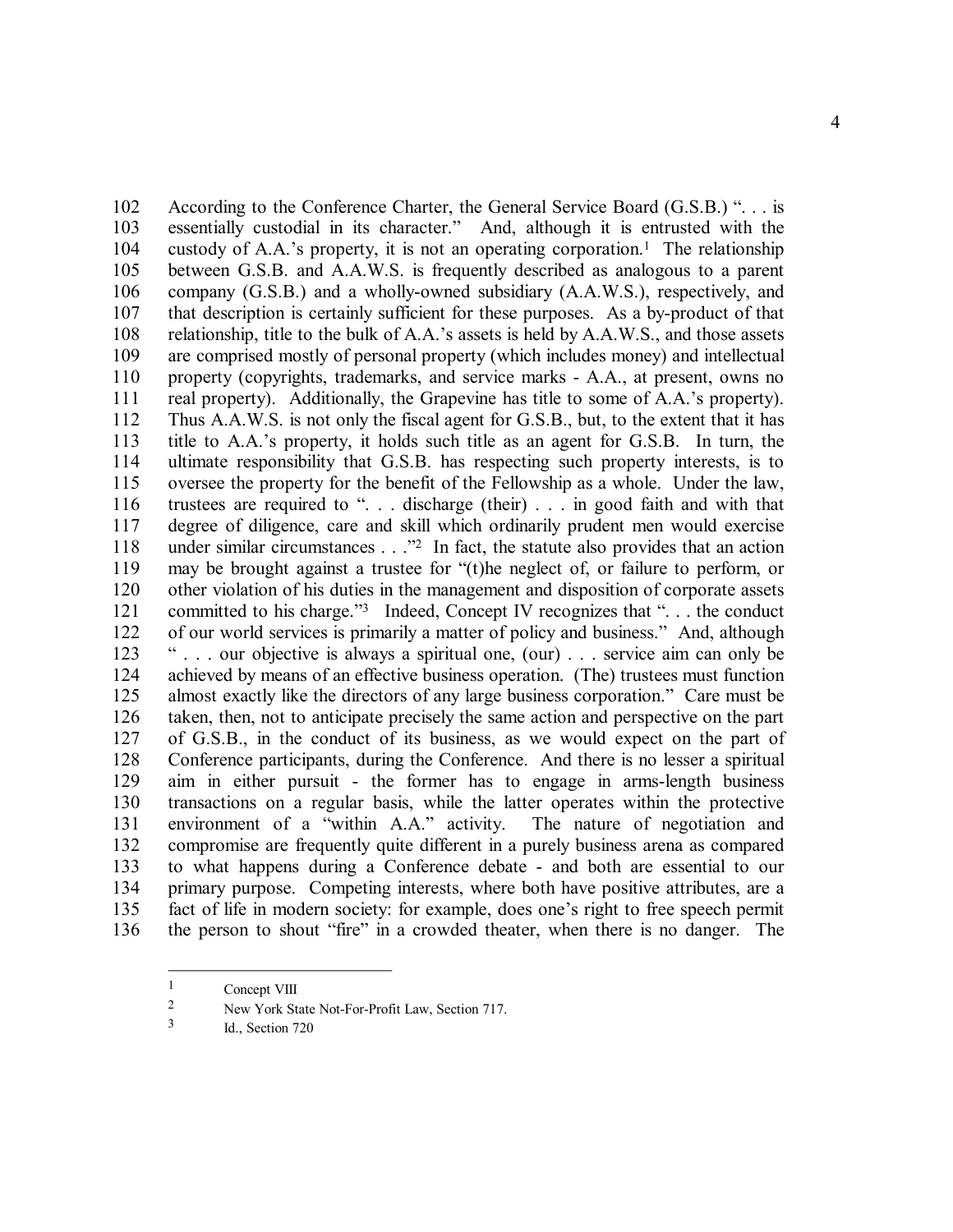potential harm to life and property in the event of a stampede is deemed to outweigh the otherwise inalienable right of the individual to freely express himself. The Board, too, must reconcile its business activities and its legal responsibilities 140 with the Concepts and traditions, on a *case-by-case basis*, such a responsibility cannot tolerate a perception limited to blacks and whites.

 In his discussion or Warranty Five, in Concept XII, Bill illustrates his notion of public controversy by referring to how we avoid potential quarrels with the medical profession or the clergy by sticking to our primary purpose; or how we avoid contentious responses to those who would criticize or ridicule us. He notes here that we do not seek to publicly punish those who violate our Traditions, and we avoid engaging in public, intraFellowship disputes. Referencing Bill's admonitions to today's panoply of public issues, we can all appreciate that, as a society, A.A. has no opinion on the abortion issue, nor, indeed, on who would make the best governor of Louisiana both of which are as controversial as they are public.

 $\frac{153}{154}$ 

Bill's further commentary on Warranty Five is less precise in its meaning. For example, he makes it clear just how important the A.A. name itself is: we can ". . . give away all of (our) knowledge and experience . . . all excepting the A.A. *name* itself". He then goes on to point out how fortuitous it was that the Conference decided not to seek a "Congressional incorporation" for A.A. What Bill may have meant by "Congressional incorporation" is confusing, since, at the time the Concepts were written, G.S.B., A.A.W.S., and the A.A. Grapevine were already incorporated. Bill, whatever he may have meant by "Congressional incorporation," was *not* referring to the existing boards. Additionally, what seems to be implied by the commentary is that, concomitant with such "Congressional incorporation," would be the power to sue. And, ". . . the power to sue would be a dangerous thing for us to possess." Indeed, the statute pursuant to which G.S.B., A.A.W.S. and the Grapevine were all incorporated, provides, as to each of 167 A.A.'s corporations, that it ". . . shall have power . . .(t) o sue and be sued in all courts and to participate in actions and proceedings, whether judicial, 169 administrative, arbitrative or otherwise, in like cases as natural persons."<sup>4</sup>

 Before seeking to reconcile these apparent inconsistencies, certain facts must be noted: the first of A.A. trademarks was registered in 1956, well before the Concepts were written; each of the books written by Bill, prior to his development

 Id., Section 202 (a) (2)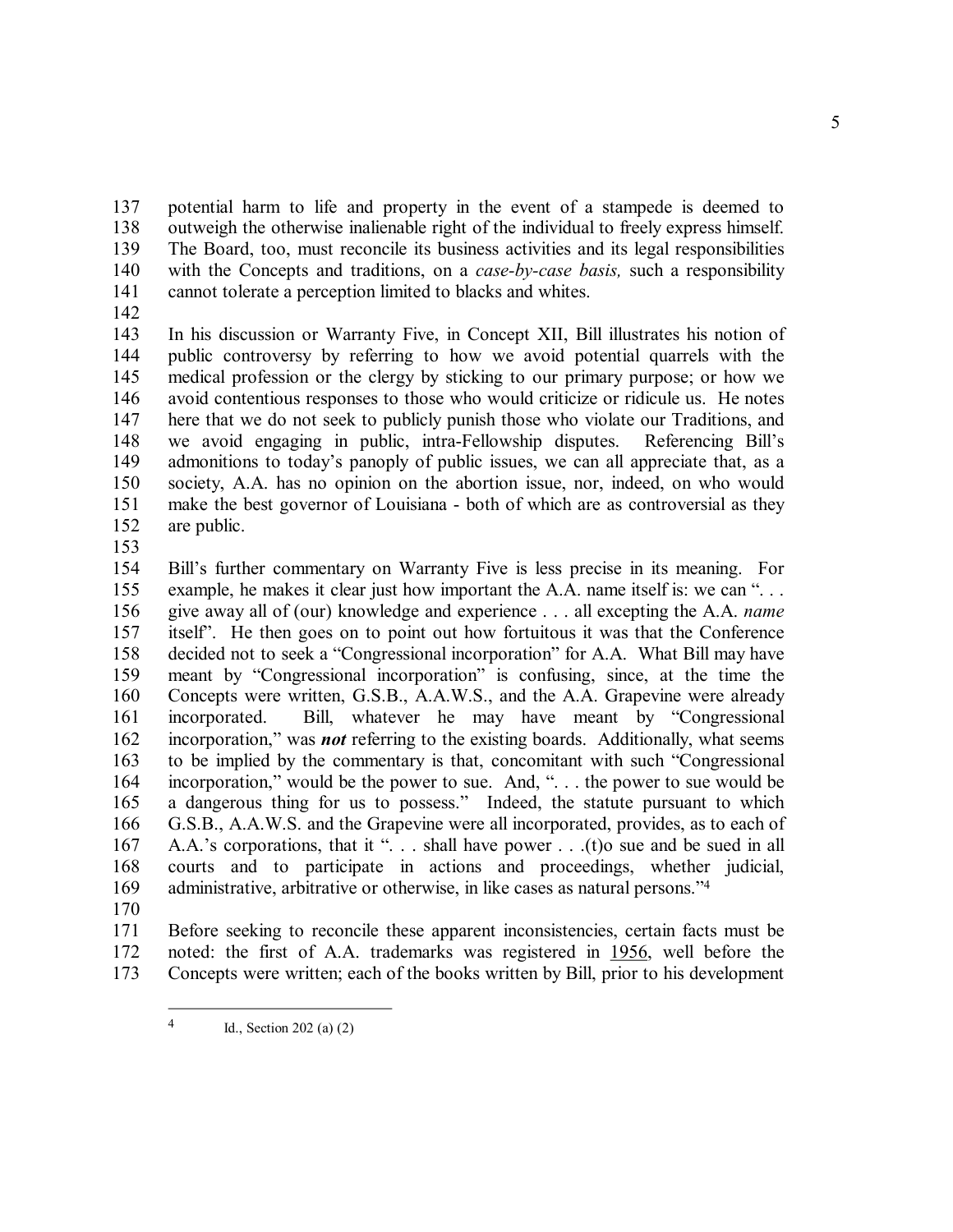of the Concepts, and each pamphlet published for sale, during the same period, was registered with the Copyright Office. There are no valid purposes for registering copyrights, trademarks and service marks other than to put the world on notice as to ownership, and to provide an enhanced legal basis for defending against infringement. Should we really accept the notion that, if someone had flooded the market with pirated Big Books whether before or after the Concepts 180 were written - that the Board would have, or should have, failed to take legal action, if necessary, in order to halt the infringement? Would such an unlawful infringement have been acceptable if, thereby, there was insufficient income to support A.A.'s vitallyneeded services? Or, would such an event have been acceptable if the pirated version substantially modified our message? Without trying to answer these hypotheticals specifically, I think that it is amply clear that the board(s) would have to have the latitude to decide what course of action to 187 take - including an infringement action, if indicated. If the board(s) decided to initiate legal action, they would assume the obligation to take whatever steps necessary to avoid the lawsuit from developing into a "public controversy." And, 190 such an objective ought not to be difficult of achievement: with the thousands of legal actions suffocating court calendars on a daily basis, it is almost presumptuous 191 legal actions suffocating court calendars on a daily basis, it is almost presumptuous<br>192 of us to assume that our affairs, in this regard, would rise to the level of public of us to assume that our affairs, in this regard, would rise to the level of public interest, much less public controversy. Indeed, for the boards to avail themselves 194 of the judicial process, where indicated, is not a resort to some sleazy, unsavory,<br>195 non-spiritual business practice, as one member implied: rather it is to enjoy the full non-spiritual business practice, as one member implied; rather it is to enjoy the full 196 range of benefits that the state provide for all of its citizens.<sup>5</sup>

 Today, we have learned that, in some countries, the first one to register a trademark (the name "Alcoholics Anonymous," for instance) owns it. In consequence, there was reason for concern when, in 2 instances, a bogus A.A. was starting to develop alongside of the bonafide entity. Hence, a few years ago, we encouraged all those attending the World Service Meeting to register our marks, on our behalf, in their respective countries especially the name, "Alcoholics Anonymous." and the mark, "A.A." Again, what would we do if a similar problem occurred here? Does the board have a responsibility for taking appropriate steps to pressure the fellowship, its message, and its assets for the alcoholic seeking help or not? Concept VI states that the boards ". . . are the active guardians of our Twelve Traditions; Concept III asks that ". . .we . . . trust our responsible leaders *to decide*, within the framework of their duties, *how they will interpret and apply*

<sup>&</sup>lt;sup>5</sup> We, of course, have taken full advantage of the opportunity to be tested as a non-profit organization, as to all 3 of A.A.'s corporations.